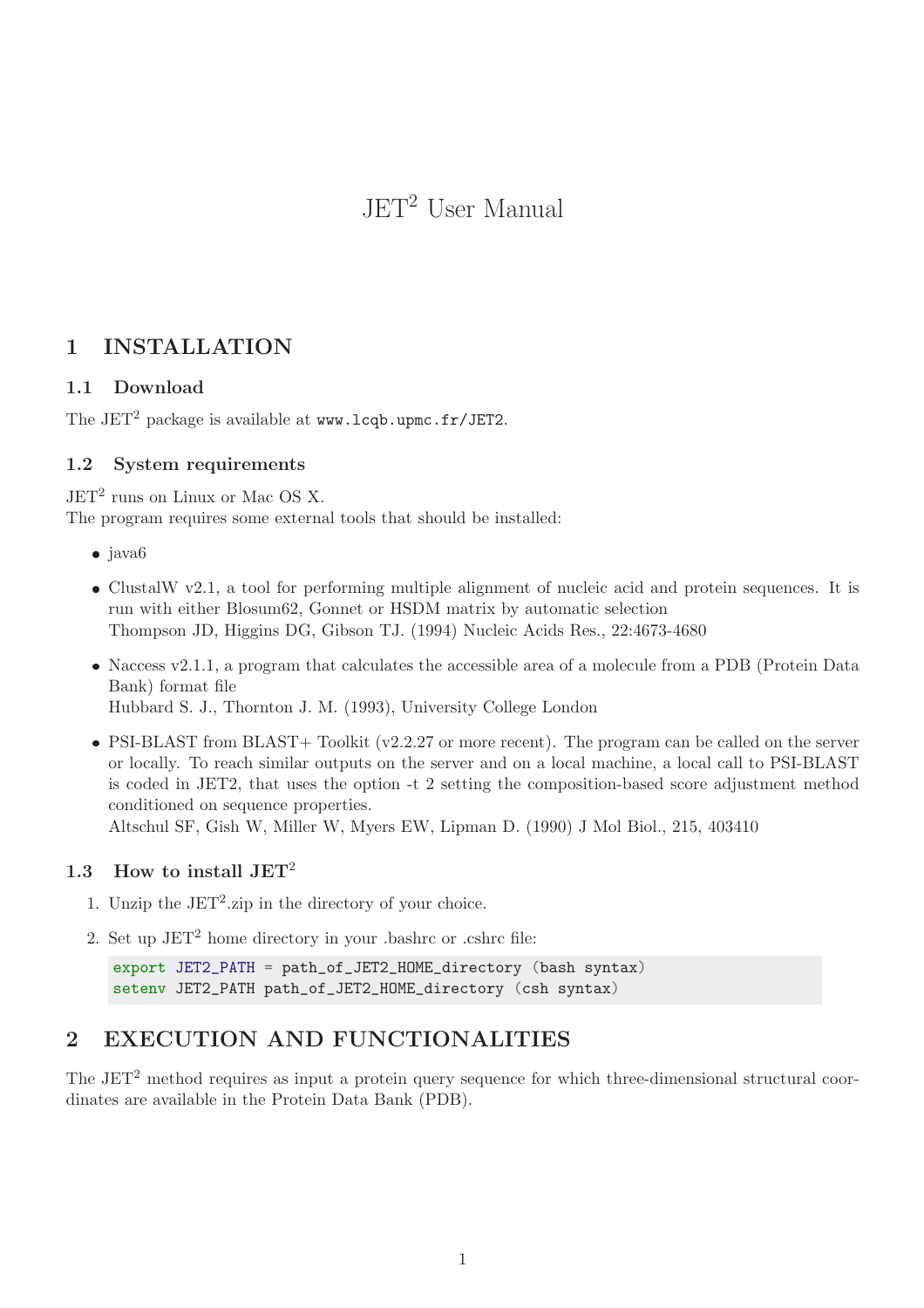#### 2.1 How to run  $JET^2$

The command line to execute  $JET^2$  is:

#### java -cp \$JET2\_PATH:\$JET2\_PATH/jet/extLibs/vecmath.jar jet.JET

 $JET<sup>2</sup>$  offers a number of functionalities whose choice is controlled by the option -p:

- A Compute the accessibility surface areas of the atoms and residues using Naccess
- I Determine the interface residues if the PDB input file is a complex
- V Compute the circular variances of the residues
- J Launch Joint Evolutionary Trees analysis to evaluate residues conservation levels
- C Run the clustering algorithm to define binding patches
- $\bullet$   $\, {\bf G}$  Insert JET $^2$  results in the B-factors column of the input PDB file
- R Evaluate JET<sup>2</sup> results according to the real interface residues (I analysis needed)

#### Example of a JET2 analysis:

- 1. Create a working directory and place your input PDB file in it
- 2. Copy the default.conf configuration file from your \$JET2 PATH directory and modify the locations of the software and the parameters values you wish
- 3. Launch JET2

```
java -cp $JET2_PATH:$JET2_PATH/jet/extLibs/vecmath.jar jet.JET -c <default.conf>
-i <struct.pdb> -o 'pwd' -p AVJC -r local -a 3 -d chain
```
The arguments given are :

- the configuration file to be used  $(-c)$
- the input PDB file  $(-i)$
- the directory where output files should be stored  $(-0)$
- the type(s) of analysis to run  $(-p)$
- the mode for PSI-BLAST call  $(-r)$
- the clustering strategy  $(-a)$
- $\bullet$  the way the input PDB file should be treated  $(-d)$ , either as a complex (complex) or by considering each chain individually (chain)

#### 2.2 Access analysis

The access analysis  $(-p \, A)$  computes accessible surface areas using Naccess at the level of the atoms (<struct>\_atomAxs.res) and of the residues (<struct>\_axs.res). In the output file <struct>\_axs.res, the two last columns give the per-residue asa absolute value (surfAxs) and relative value (percentSurfAxs). The third column (axs) enables to classify residues according to their asa:

• 1.0 for exposed residues, which display a relative asa above the Access res cutoff (0.05 by default)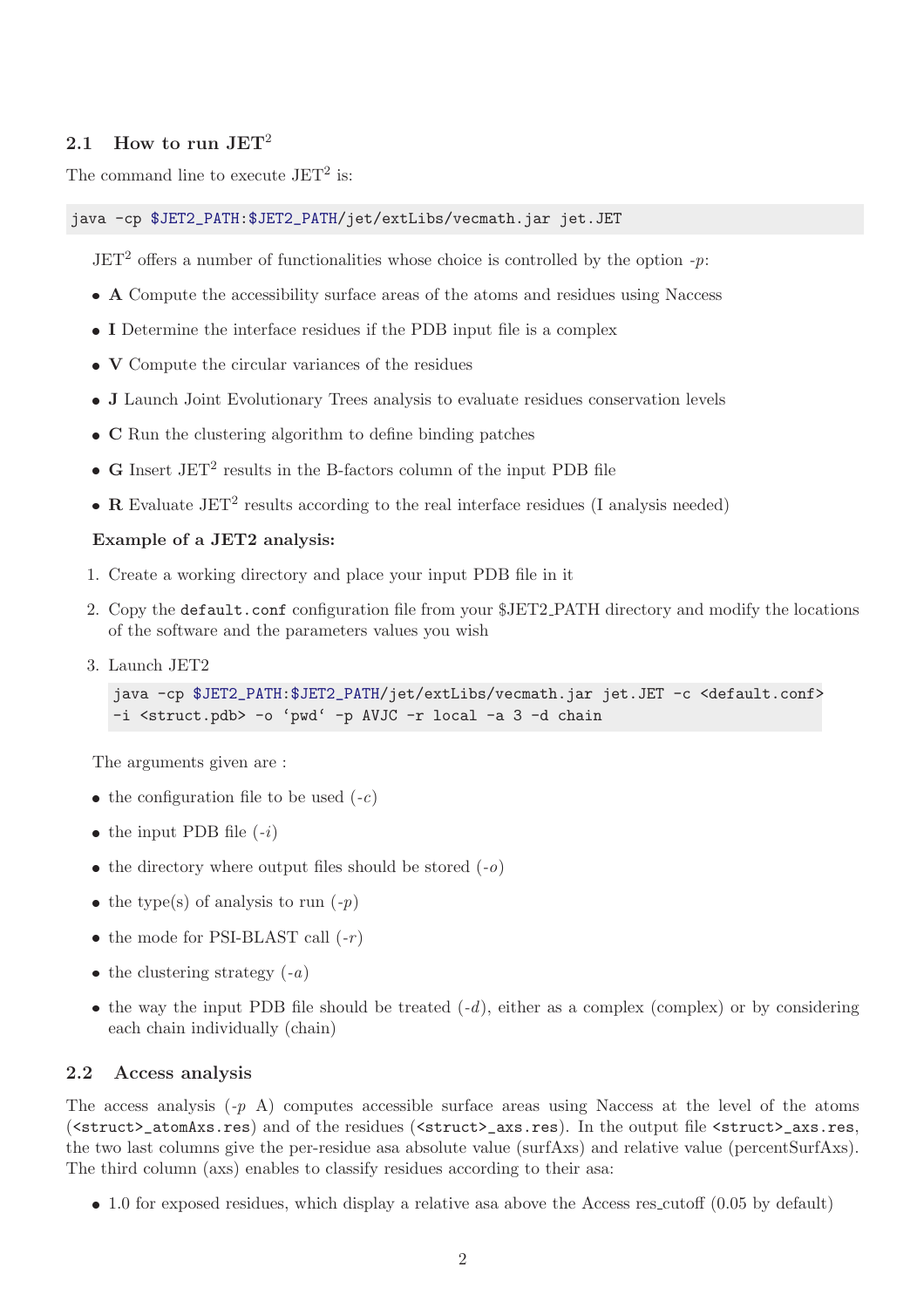- 0.8 for buried residues whose absolute asa is yet not zero and which are neighbors to at least one residue with non-null absolute asa
- 0.5 for completely buried residues (absolute asa equals zero) which are neighbors to at least one residue with non-null absolute asa
- 0.3 for buried residues with non-null absolute asa and isolated (not neighbors to any residue with absolute asa above zero)
- 0.0 for residues that are both completely buried (absolute asa equals zero) and isolated (not neighbors to any residue with absolute asa above zero)

These values are also reported in the fourth column (axs) of JET<sup>2</sup> global output file <struct>\_jet.res.

#### 2.3 Interface analysis

In order to identify interface residues within a complex  $(-p I)$ , JET<sup>2</sup> runs two access analyses, one corresponding to the unbound state where each chain is considered separately, and the other corresponding to the bound state where all chains are considered as a whole.

As a consequence, two pairs of output access files are produced:

- 1. <struct>\_u\_axs.res and <struct>\_u\_atomAxs.res for the unbound state
- 2. <struct>\_b\_axs.res and <struct>\_b\_atomAxs.res for the bound state

The final results are contained in the output file  $\text{quad} z$  inter.res. Residues identified by the value 5.0 in the fourth column are those displaying a significant change in asa (Interface cutoff, 0.1 by default) upon the formation of the complex. Among those, only residues that are neither buried in the unbound state nor exposed in the bound state are identified as part of the interface's core by the value 5.0 in the fifth column (inter).

#### 2.4 Circular variance analysis

Circular variance is a measure of the density of protein around an atom. It is expressed as one minus the resultant of the vectors defined from the atom considered to the other atoms of the protein. The circular variance analysis  $(-p V)$  computes the circular variance for all protein atoms, which is then averaged by residue. The resulting value is comprised between 0 and 1.

The calculation is performed by considering only atoms located in a sphere around the atom of interest. The obtained resolution of the local geometry of the protein surface depends on the radius of the sphere. Two different radii are employed, resulting in two output circular variance files:

- 1.  $\text{1.}$   $\text{1.}$   $\text{1.}$   $\text{1.}$   $\text{1.}$   $\text{1.}$   $\text{1.}$   $\text{1.}$   $\text{1.}$   $\text{1.}$   $\text{1.}$   $\text{1.}$   $\text{1.}$   $\text{1.}$   $\text{1.}$   $\text{1.}$   $\text{1.}$   $\text{1.}$   $\text{1.}$   $\text{1.}$   $\text{1.}$   $\text{1.}$   $\text{1.}$   $\text{1.}$   $\$
- 2.  $\text{100\AA}$  by default)

The radius set for the coarse resolution can be modified in the configuration file (max dist parameter). The circular variances computed with this radius are reported in the fifth column (cv) of  $JET^2$  global output file <struct>\_jet.res.

#### 2.5 Joint Evolutionary Trees analysis

Conservation levels are computed by the JET method from phylogenetic trees constructed using sequences homologous to the query sequence and sampled by a Gibbs-like approach. They reflect the biological importance of the amino-acid residues. JET<sup>2</sup> is interfaced to external tools for performing this analysis: (*i*) PSI-BLAST to retrieve the homologous sequences, (ii) ClustalW to perform the multiple sequence alignments.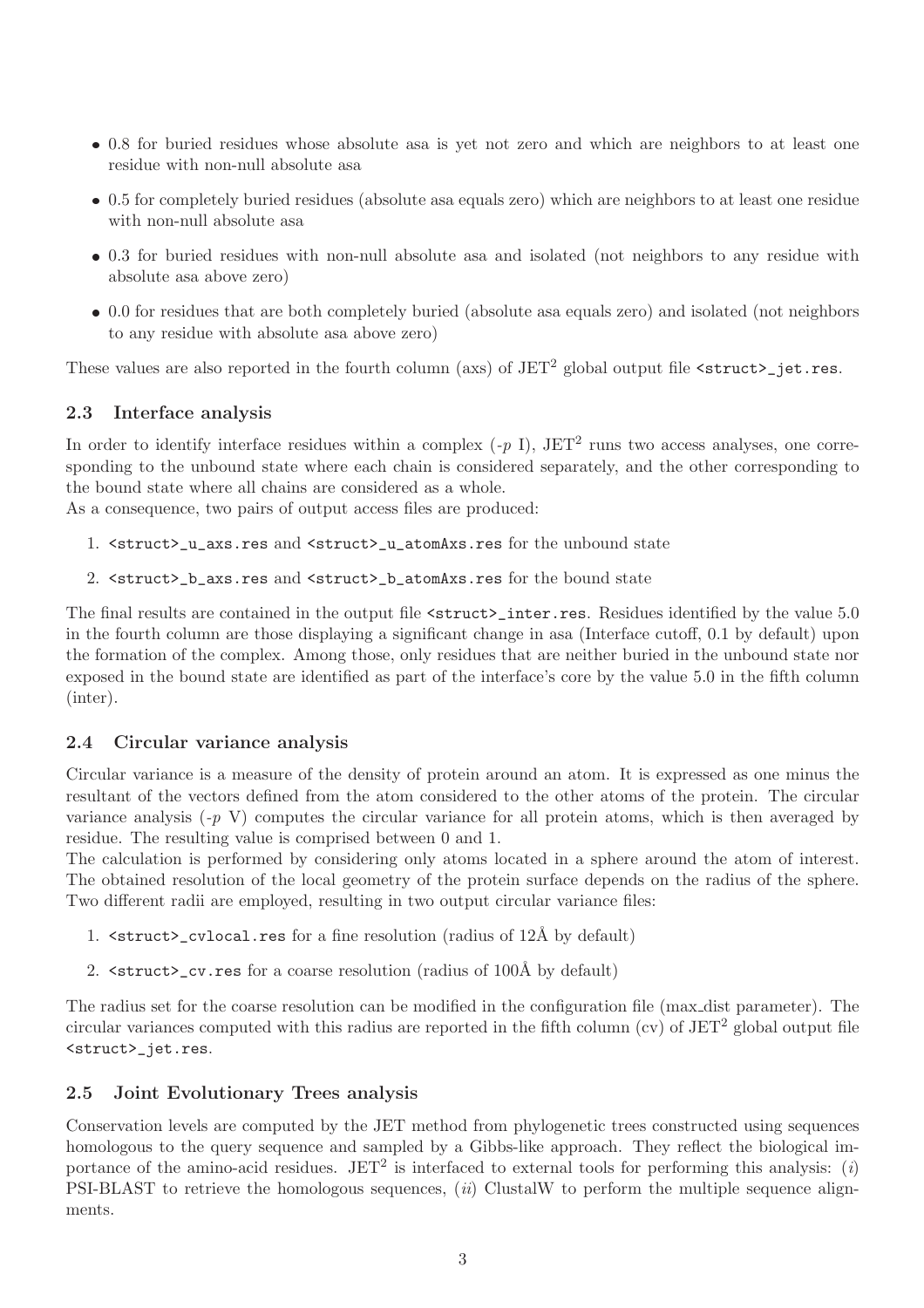### 2.5.1 Retrieval of homologous sequences using PSI-BLAST

PSI-BLAST can be called on the server (server ) or locally (local). This is controlled by the -r option. The retrieval of homologous sequences from BLAST database may take some time. It is possible to do it once for all, and then run only JET and clustering analyses by specifying the -r option and the location of the PSI-BLAST alignment file (-b):

```
java -cp $JET2_PATH:$JET2_PATH/jet/extLibs/vecmath.jar jet.JET -c <default.conf>
-i <struct.pdb> -o 'pwd' -p AVJC -r input -b <dir_psiblast_files> -a 3 -d chain
```
#### 2.5.2 Calculation of the conservation levels

Retrieved homologous sequences are appropriately filtered and sampled by JET<sup>2</sup>. Then they are aligned by using ClustalW and phylogenetic trees are constructed. From every tree, JET<sup>2</sup> computes an evolutionary trace for each position in the query sequence. Traces are then averaged over the trees, to get statistically signifcant values. These values are reported in the trace column of  $JET^2$  global output file  $\langle$ struct $\rangle$ \_jet.res.

### 2.6 Clustering analysis

JET<sup>2</sup> detects putative binding patches at the surface of the protein based on sequence- and structure-based residue descriptors: evolutionary information, physical-chemical properties and local geometry.  $JET<sup>2</sup>$  proposes different clustering strategies whose choice is controlled by the option -a:

- 0 The most appropriate strategy is automatically determined by  $JET^2$
- 1 Conservation levels are used for cluster seed detection and extension (implemented in JET)
- 2 Conservation levels and physico-chemical properties are used for cluster seed detection and extension (implemented in JET)
- 3 SC1: the cluster seed is detected based on conservation levels; the seed is extended by mixing conservation levels and physico-chemical properties; an outer layer is added based on physico-chemical properties and circular variance (local geometry)
- 4 SC2: cluster seed and extension are issued from a combination of conservation levels and circular variance; an outer layer is added based on physico-chemical properties and circular variance
- 5 SC3: cluster seed, extension and outer layer are issued from a combination of physico-chemical properties and circular variance

The user can decide to run only the seed detection step, the seed detection and extension steps, or all three steps of  $JET^2$  clustering procedure. He/She can do this by setting the parameter *layers* to 1, 2 or 3 (dafault value) in the configuration file. He/She can also choose to run only one round of the clustering algorithm (main clusters) or to complement the detected clusters by a second round of the algorithm that employs a complementary scoring strategy. This functionality is controlled by the parameter complete in the configuration file. The results of the clustering procedure are reported in the cluster and clusnumber columns of  $JET^2$  global output file  $\langle$ struct $\rangle$ <sub>jet.res.</sub>

### 2.7 Iterative mode

An iterative version of  $JET^2$  (i $JET^2$ ) is also proposed for large-scale predictions. i $JET^2$  provides a list of consensus residues belonging to interaction patches and enables to explore the set of potentially interacting residues by varying the consensus threshold during iterations. Typically consensus residues detected in at least 2 iterations are considered as robust prediction.  $iJET^2$  is called using the -n option: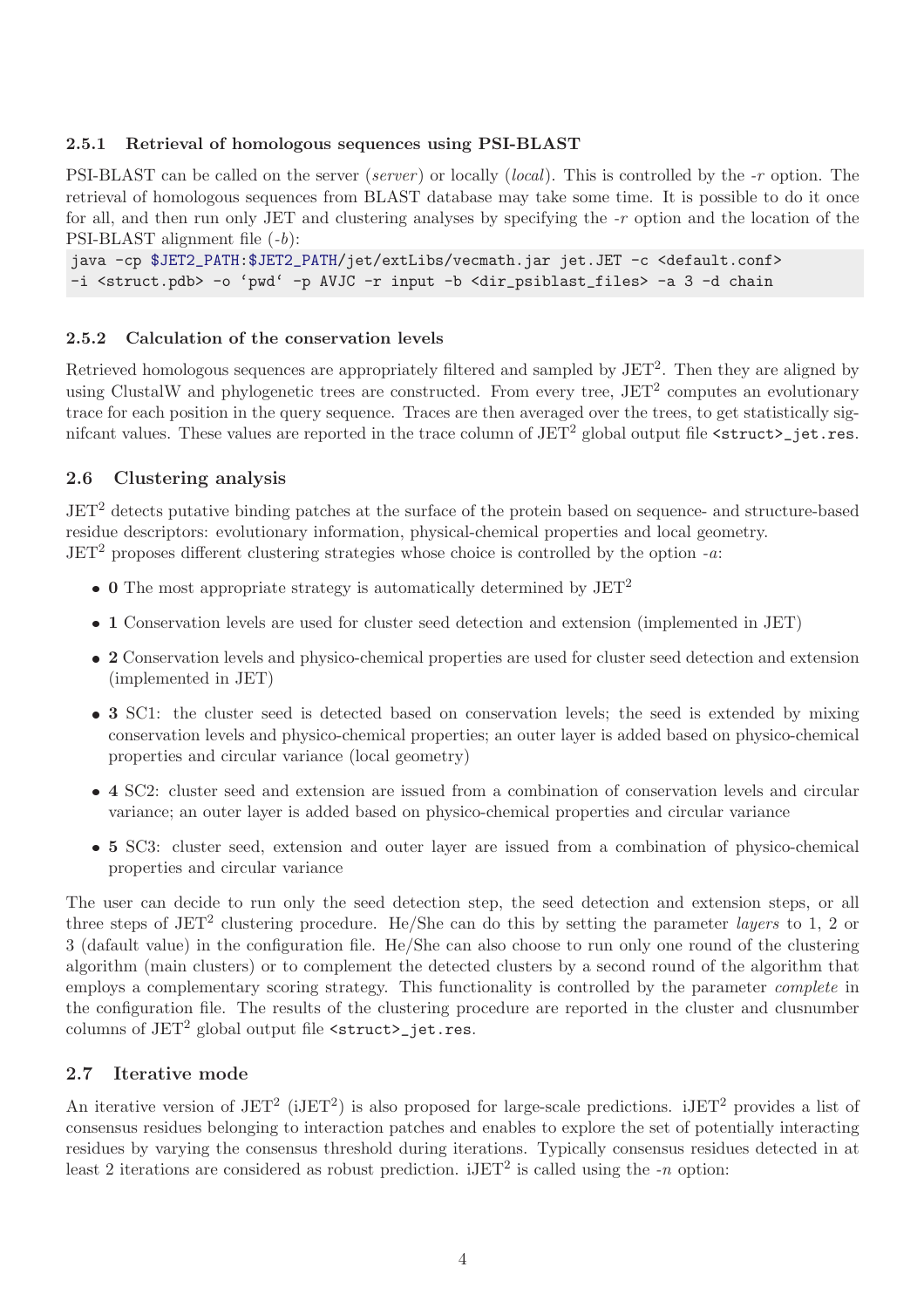java -cp \$JET2\_PATH:\$JET2\_PATH/jet/extLibs/vecmath.jar jet.JET -c <default.conf> -i <struct.pdb> -o 'pwd' -p AVJC -r local -d chain -n 10

Conservation levels and cluster values computed over *n* iterations are reported in the trace<sub>i</sub>, cluster<sub>i</sub> and clusnumber<sub>i</sub> columns,  $i = 0..(n - 1)$ , of JET<sup>2</sup> global output file <struct>jet.res. The maximum trace value over the different JET<sup>2</sup> runs and the occurrences of every residue in a predicted cluster are reported in the traceMax and clustersOccur column of  $\text{~-}$ struct $\text{~-}$ jet.res.

### 2.8 Visualization of the results

Any column of JET<sup>2</sup> global output file <struct>jet.res can be inserted in the B-factor column of the input PDB file  $(-p \ G)$ . This provides a simple means to visualize JET<sup>2</sup> results with a 3D visualization tool such as PyMoL, by simply coloring residues according to their B-factors.

The columns of interest in  $\text{~-}$  struct $\text{~-}$  jet.res are specified by using the option  $-g$ . Typically, one may want to visualize the maximum conservation levels per residue and the occurrences of residues in predicted clusters:

```
java -cp $JET2_PATH:$JET2_PATH/jet/extLibs/vecmath.jar jet.JET -c <default.conf>
-i <struct.pdb> -o 'pwd' -p G -r input -d chain -n 10 -g traceMax,clustersOccur
```
# 3 PARAMETERS

 $JET<sup>2</sup>$  is a highly versatile tool that enables the user to tune all parameters depending on the biological question asked.

Default values for most of the parameters are set in the default.conf file.

### 3.1 PSIBLAST sequence retrieval

- eValue=  $1.0E 5$ , psiblast maximum expected value threshold
- $\bullet$  results = 5000, maximum number of retrieved sequences
- $\bullet$  url= http : //www.ncbi.nlm.nih.gov/BLAST/Blast.cgi, BlastQ server URL
- database: nr, database used
- matrix: blosum62, matrix used to fetch homologs
- gap existence=  $11$ , gap opening cost
- gap extension= 1, gap extension cost
- max iter= 3, number of iterations for the PSI-BLAST search

#### 3.2 Sequence filtering

- $\bullet$  min identity = 0.2, minimum sequence identity
- max identity = 0.98, maximum sequence identity
- length cutoff= 0.8, minimum sequence length expressed in number of residues